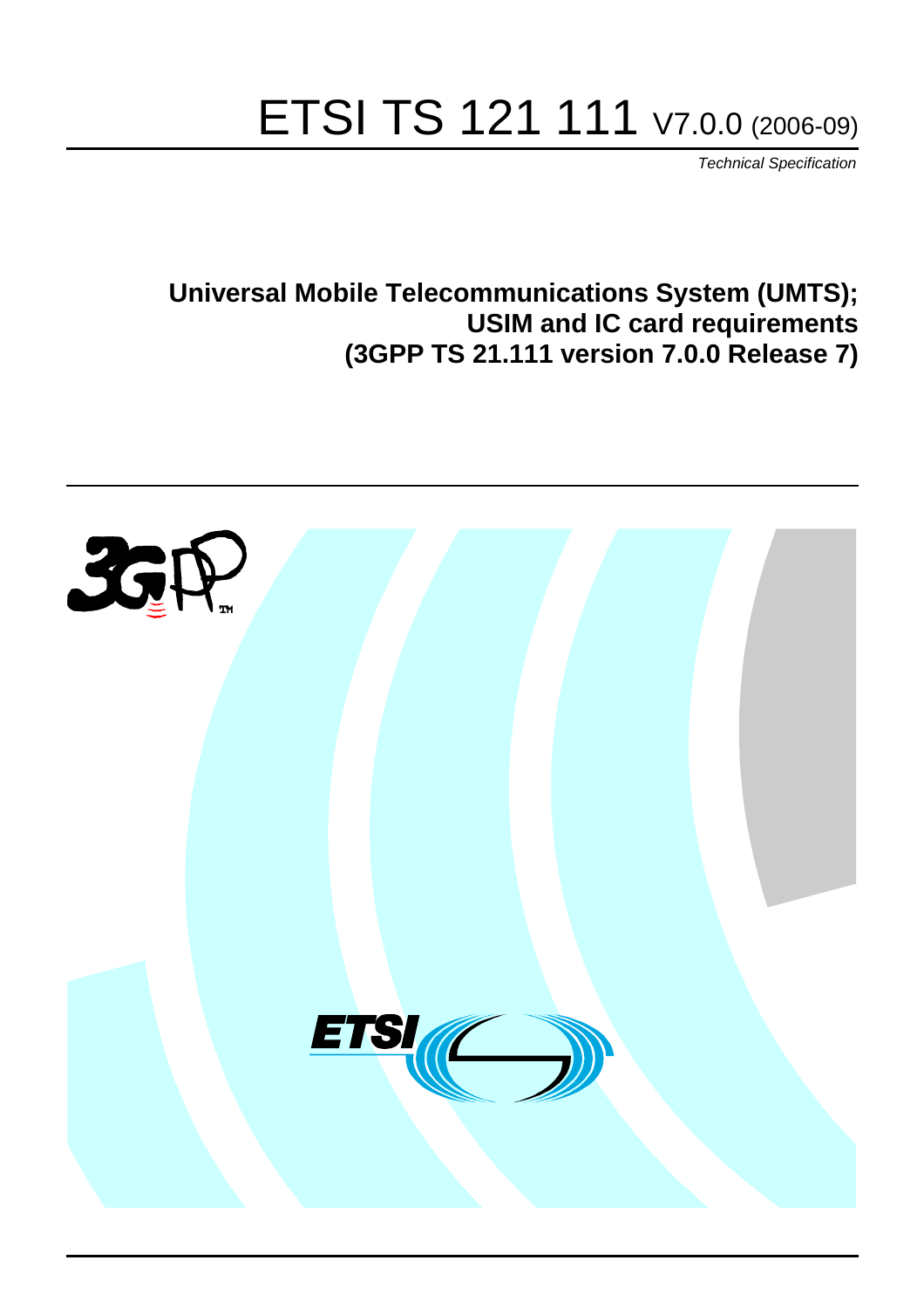Reference RTS/TSGC-0621111v700

> Keywords UMTS

#### **ETSI**

#### 650 Route des Lucioles F-06921 Sophia Antipolis Cedex - FRANCE

Tel.: +33 4 92 94 42 00 Fax: +33 4 93 65 47 16

Siret N° 348 623 562 00017 - NAF 742 C Association à but non lucratif enregistrée à la Sous-Préfecture de Grasse (06) N° 7803/88

#### **Important notice**

Individual copies of the present document can be downloaded from: [http://www.etsi.org](http://www.etsi.org/)

The present document may be made available in more than one electronic version or in print. In any case of existing or perceived difference in contents between such versions, the reference version is the Portable Document Format (PDF). In case of dispute, the reference shall be the printing on ETSI printers of the PDF version kept on a specific network drive within ETSI Secretariat.

Users of the present document should be aware that the document may be subject to revision or change of status. Information on the current status of this and other ETSI documents is available at <http://portal.etsi.org/tb/status/status.asp>

If you find errors in the present document, please send your comment to one of the following services: [http://portal.etsi.org/chaircor/ETSI\\_support.asp](http://portal.etsi.org/chaircor/ETSI_support.asp)

#### **Copyright Notification**

No part may be reproduced except as authorized by written permission. The copyright and the foregoing restriction extend to reproduction in all media.

> © European Telecommunications Standards Institute 2006. All rights reserved.

**DECT**TM, **PLUGTESTS**TM and **UMTS**TM are Trade Marks of ETSI registered for the benefit of its Members. **TIPHON**TM and the **TIPHON logo** are Trade Marks currently being registered by ETSI for the benefit of its Members. **3GPP**TM is a Trade Mark of ETSI registered for the benefit of its Members and of the 3GPP Organizational Partners.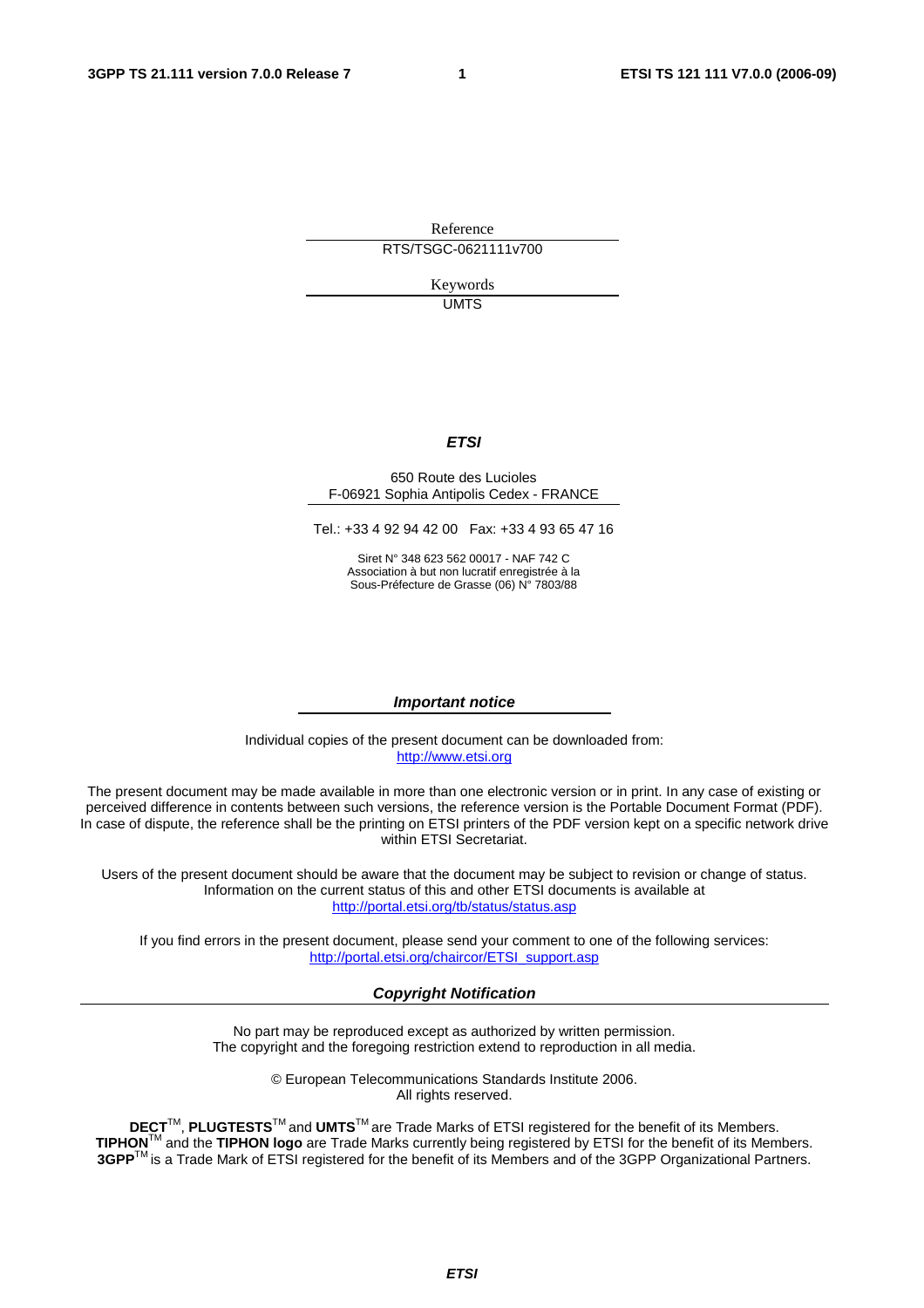# Intellectual Property Rights

IPRs essential or potentially essential to the present document may have been declared to ETSI. The information pertaining to these essential IPRs, if any, is publicly available for **ETSI members and non-members**, and can be found in ETSI SR 000 314: *"Intellectual Property Rights (IPRs); Essential, or potentially Essential, IPRs notified to ETSI in respect of ETSI standards"*, which is available from the ETSI Secretariat. Latest updates are available on the ETSI Web server ([http://webapp.etsi.org/IPR/home.asp\)](http://webapp.etsi.org/IPR/home.asp).

Pursuant to the ETSI IPR Policy, no investigation, including IPR searches, has been carried out by ETSI. No guarantee can be given as to the existence of other IPRs not referenced in ETSI SR 000 314 (or the updates on the ETSI Web server) which are, or may be, or may become, essential to the present document.

### Foreword

This Technical Specification (TS) has been produced by ETSI 3rd Generation Partnership Project (3GPP).

The present document may refer to technical specifications or reports using their 3GPP identities, UMTS identities or GSM identities. These should be interpreted as being references to the corresponding ETSI deliverables.

The cross reference between GSM, UMTS, 3GPP and ETSI identities can be found under [http://webapp.etsi.org/key/queryform.asp.](http://webapp.etsi.org/key/queryform.asp)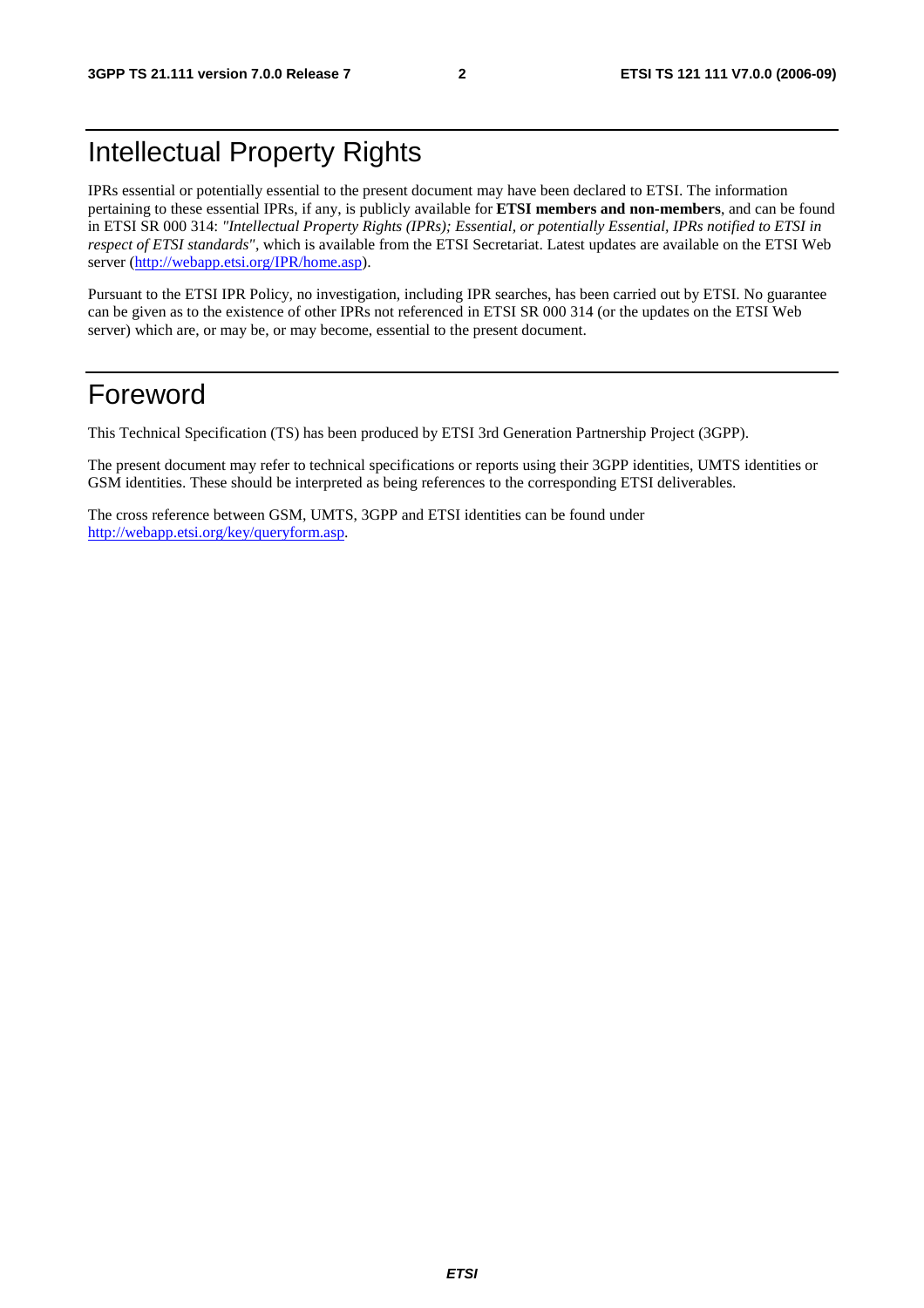$\mathbf{3}$ 

# Contents

| 1                |                               |  |  |  |  |  |
|------------------|-------------------------------|--|--|--|--|--|
| 2                |                               |  |  |  |  |  |
| 2.1              |                               |  |  |  |  |  |
| 2.2.             |                               |  |  |  |  |  |
| 3                |                               |  |  |  |  |  |
| 3.1<br>3.2       |                               |  |  |  |  |  |
| 3.3              |                               |  |  |  |  |  |
| 4                |                               |  |  |  |  |  |
| 5                |                               |  |  |  |  |  |
| 5.1              |                               |  |  |  |  |  |
| 5.2              |                               |  |  |  |  |  |
| 5.3              |                               |  |  |  |  |  |
| 5.4<br>5.5       |                               |  |  |  |  |  |
| 5.6              |                               |  |  |  |  |  |
| 5.7              |                               |  |  |  |  |  |
| 6                |                               |  |  |  |  |  |
| 6.1              |                               |  |  |  |  |  |
| 6.2              |                               |  |  |  |  |  |
| 7                |                               |  |  |  |  |  |
| 7.1              |                               |  |  |  |  |  |
| 7.2              |                               |  |  |  |  |  |
| 7.3<br>7.4       |                               |  |  |  |  |  |
| 7.5              |                               |  |  |  |  |  |
| 8                |                               |  |  |  |  |  |
| 8.1              |                               |  |  |  |  |  |
| 8.2              |                               |  |  |  |  |  |
| 9                |                               |  |  |  |  |  |
| 9.1              |                               |  |  |  |  |  |
| 10               |                               |  |  |  |  |  |
| 10.1             |                               |  |  |  |  |  |
| 10.2             |                               |  |  |  |  |  |
| 10.2.1           |                               |  |  |  |  |  |
| 10.2.2<br>10.2.3 |                               |  |  |  |  |  |
| 10.2.4           |                               |  |  |  |  |  |
| 10.2.5           |                               |  |  |  |  |  |
| 10.2.6           |                               |  |  |  |  |  |
| 10.2.7           |                               |  |  |  |  |  |
| 10.3             |                               |  |  |  |  |  |
| 11               |                               |  |  |  |  |  |
| 11.1<br>11.2     |                               |  |  |  |  |  |
|                  |                               |  |  |  |  |  |
|                  | <b>Annex A (informative):</b> |  |  |  |  |  |
|                  |                               |  |  |  |  |  |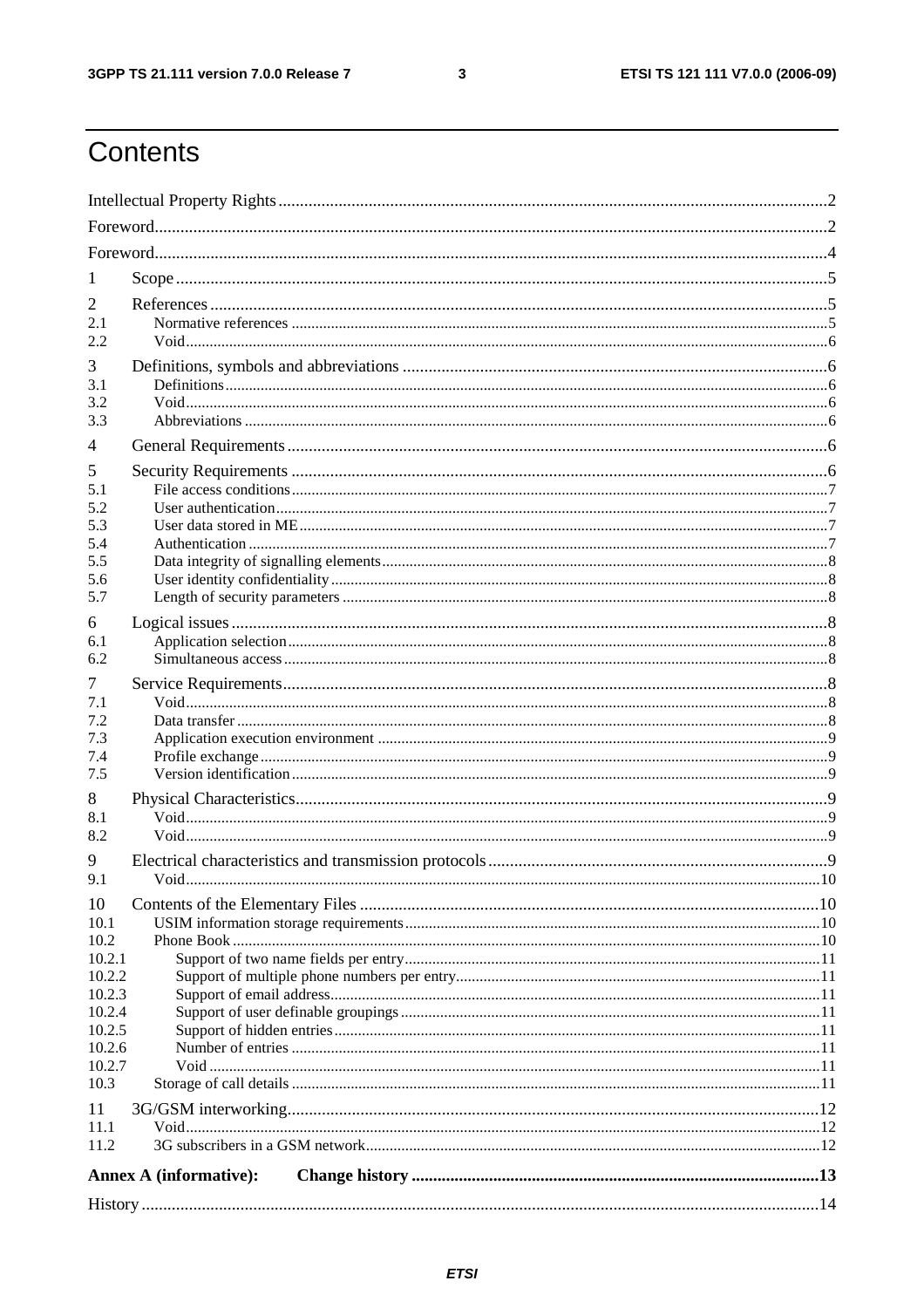# Foreword

This Technical Specification has been produced by the 3GPP.

The contents of the present document are subject to continuing work within the TSG and may change following formal TSG approval. Should the TSG modify the contents of this TS, it will be re-released by the TSG with an identifying change of release date and an increase in version number as follows:

Version x.y.z

where:

- x the first digit:
	- 1 presented to TSG for information;
	- 2 presented to TSG for approval;
	- $\geq$ 3 Indicates TSG approved document under change control.
- y the second digit is incremented for all changes of substance, i.e. technical enhancements, corrections, updates, etc.
- z the third digit is incremented when editorial only changes have been incorporated in the document.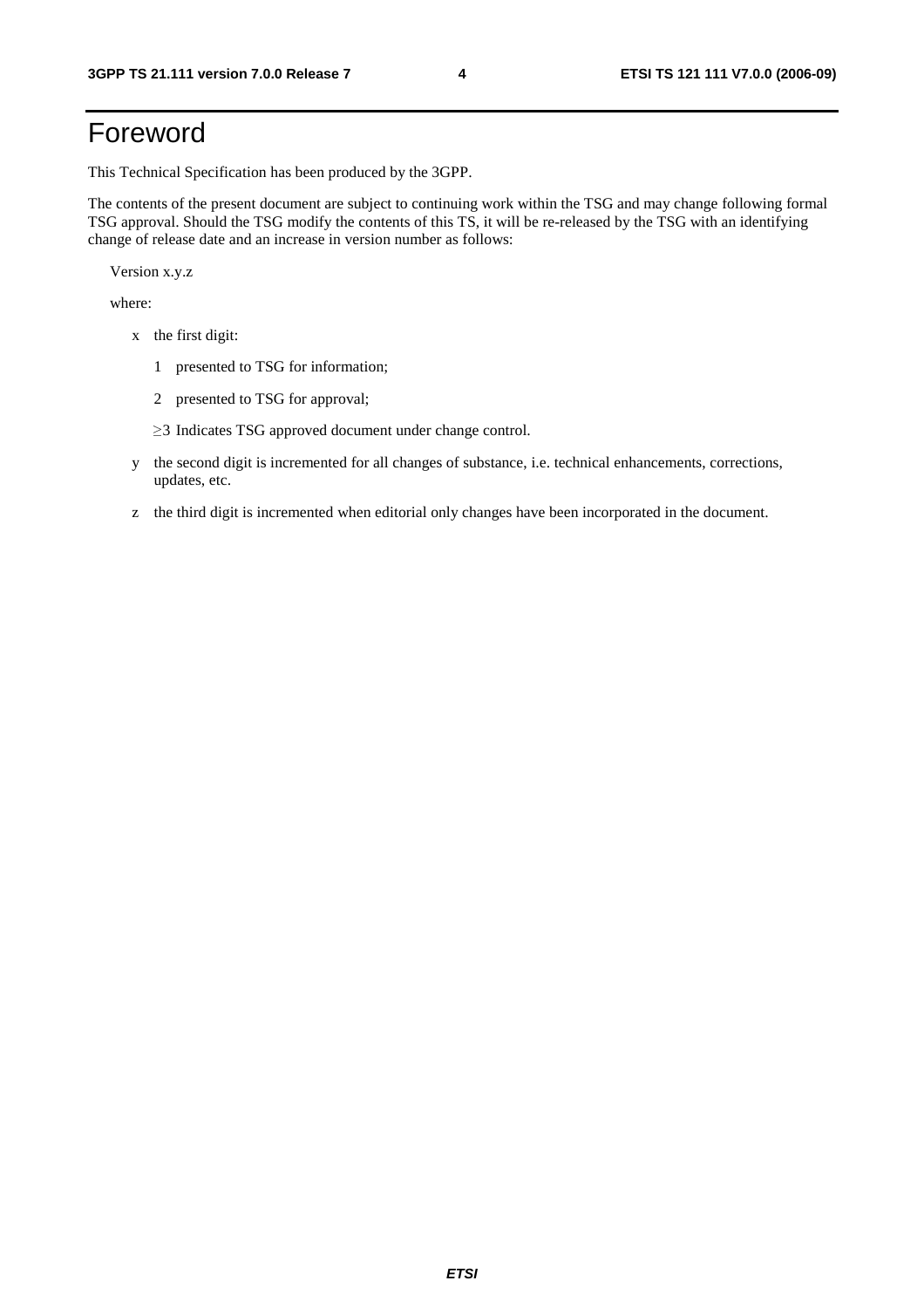### 1 Scope

This document defines the requirements of the USIM (Universal Subscriber Identity Module) and the IC card for 3G (UICC). These are derived from the service and security requirements defined in TS 22.100 [1] and TS 22.101 [2]. The USIM is a 3G application on an IC card. It inter-operates with a 3G terminal and provides access to 3G services. This document is intended to serve as a basis for the detailed specification of the USIM and the UICC, and the interface to the 3G terminal.

# 2 References

#### 2.1 Normative references

The following documents contain provisions which, through reference in this text, constitute provisions of the present document.

- References are either specific (identified by date of publication, edition number, version number, etc.) or non-specific.
- For a specific reference, subsequent revisions do not apply.
- For a non-specific reference, the latest version applies. In the case of a reference to a 3GPP document (including a GSM document), a non-specific reference implicitly refers to the latest version of that document in the same Release as the present document.
- [1] 3GPP TS 22.100: "UMTS phase 1 Release 99".
- [2] 3GPP TS 22.101: "Service principles".
- [3] 3GPP TS 31.101: "UICC-Terminal Interface; Physical and Logical Characteristics".
- [4] Void
- [5] ETSI TS 101.220: "ETSI Numbering System for AIDs".
- [6] 3GPP TS 31.111: "USIM Application Toolkit (USAT)".
- [7] 3GPP TS 33.102: "3G Security: Security Architecture".
- [8] 3GPP TS 51.011, Rel-4: "Specification of the Subscriber Identity Module Mobile Equipment (SIM - ME) interface".
- [9] Void.
- [10] **Void.**
- [11] **Void.**
- [12] ISO/IEC 7816-4 : "Identification cards Integrated circuit cards, Part 4: Organization, security and commands for interchange".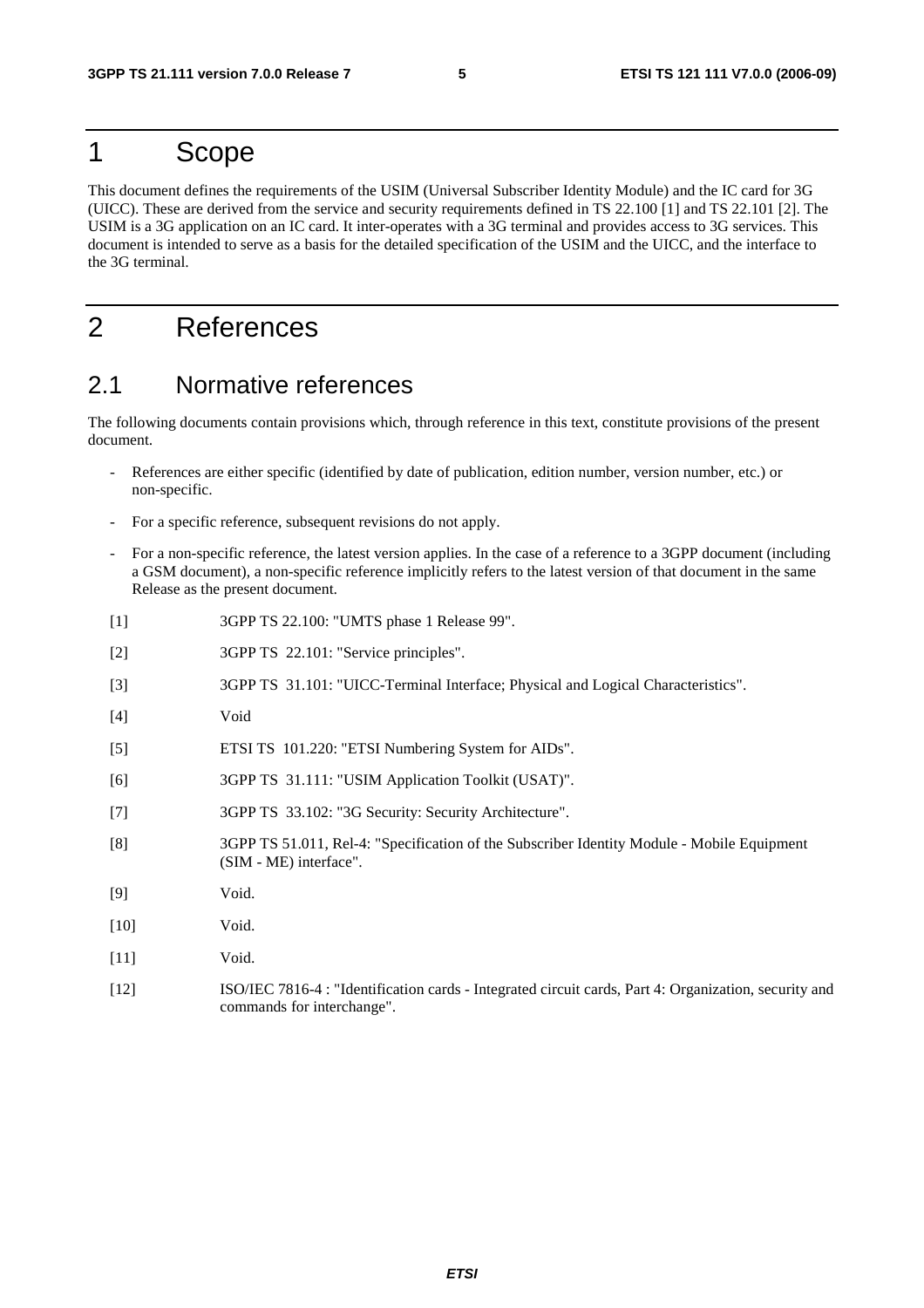#### 2.2 Void

### 3 Definitions, symbols and abbreviations

#### 3.1 Definitions

For the purposes of the present document, the following definitions apply:

#### 3.2 Void

#### 3.3 Abbreviations

For the purposes of the present document, the following abbreviations apply:

| <b>ADN</b>  | <b>Abbreviated Dialling Number</b>              |
|-------------|-------------------------------------------------|
| <b>ATR</b>  | Answer To Reset                                 |
| DF          | Dedicated File                                  |
| EF          | Elementary File                                 |
| <b>ICC</b>  | <b>Integrated Circuit Card</b>                  |
| IK          | Integrity Key                                   |
| <b>IMSI</b> | <b>International Mobile Subscriber Identity</b> |
| ME          | Mobile Equipment                                |
| MF          | Master File                                     |
| <b>PIN</b>  | Personal Identification Number                  |
| <b>PPS</b>  | Protocol and Parameter Selection                |
| <b>SIM</b>  | Subscriber Identity Module                      |
| USIM        | Universal Subscriber Identity Module            |
|             |                                                 |

# 4 General Requirements

The UICC shall be a removable hardware module. The USIM on a UICC shall contain an identity which unambiguously identifies a subscriber.

For access to 3G services, a UICC containing a valid USIM shall be present at all times, other than for emergency calls.

The specifications shall support the security requirements as defined in 33.102 [7].

The USIM shall provide storage for subscription and subscriber related information.

The UICC/USIM may also contain applications which use the features defined in the USIM Application Toolkit specification TS 31.111 [6].

## 5 Security Requirements

The USIM shall be used to provide security features. If the UICC is removed from the 3G terminal, the service shall be terminated immediately. The functions of the USIM include authenticating itself to the network and vice versa, authenticating the user and providing additional security functions as defined in 3G TS 33.102 [7].

The USIM shall be unambiguously identified.

Means shall be provided to prevent fraudulent use of stolen UICCs.

It shall not be possible to access data intended for USIM internal use, e.g. authentication keys.

Further details of the following requirements are given in TS 33.102 [7].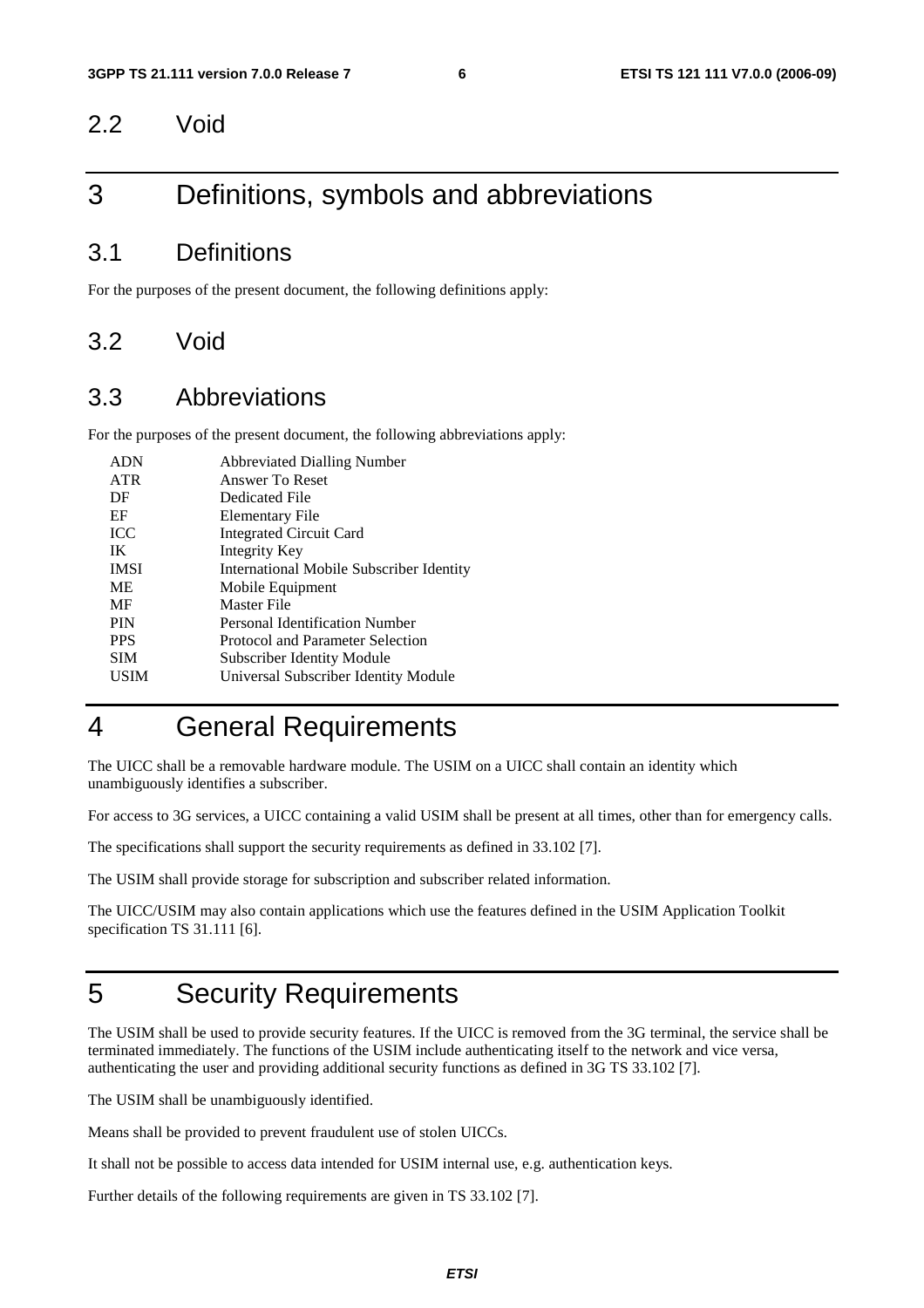### 5.1 File access conditions

Actions, such as READ, UPDATE on UICC data shall be controlled by access conditions. These shall be satisfied prior to the action being performed.

Since a UICC may contain multiple (3G and non-3G) applications, a flexible method of controlling file access shall be provided.

# 5.2 User authentication

The USIM shall support means to authenticate the user, to provide, for example, protection against the use of stolen cards. For the USIM, authentication shall be performed by the verification of a numeric PIN of four (4) to eight (8) decimal digits.

A function to disable user authentication may exist which may be inhibited by the application provider, in which case the user shall always use the PIN. Otherwise, the user may decide whether or not to make use of the user authentication function. If disabled, the user authentication function remains disabled until the user specifically re-enables it.

Following correct PIN presentation, the ME may perform functions and actions on USIM data, which are protected by the relevant access condition.

If an incorrect PIN is entered, an indication shall be given to the user. After three (3) consecutive incorrect entries the relevant PIN is blocked, i.e. functions and actions on data protected by the access condition shall no longer be possible, even if between attempts the UICC has been removed, the USIM has been deselected or the ME has been switched off. Once a PIN is blocked, further PIN verifications shall be denied.

The USIM shall support a mechanism for unblocking a blocked PIN. Unblocking of a PIN is performed by using the relevant PIN Unblocking Key.

PINs, but not Unblock PINs, shall be changeable by the user following correct entry of either the current PIN or Unblock PIN.

The Unblock PIN shall consist of eight (8) decimal digits and shall not be changeable by the user. If an incorrect Unblock PIN is presented, an indication shall be given to the user. After ten (10) consecutive incorrect entries, the Unblock PIN shall be blocked, even if between attempts the UICC has been removed, the USIM has been deselected or the ME has been switched off. Unblocking of a blocked PIN shall not be possible.

It shall not be possible to read PINs or Unblock PINs.

# 5.3 User data stored in ME

Subject to the exception below, all user related information transferred into the ME during network operations shall be deleted from the ME after removal of the UICC, deselection of the USIM, deactivation of the ME, or following an electrical reset of the UICC. [This includes any data that was transferred to the ME by USIM Application Toolkit commands.

User related security codes such as PIN and Unblock PIN may only be stored by the ME during the procedures involving such a code and shall be discarded by the ME immediately after completion of the procedure.

Optionally, an ME may retain some less security-sensitive data at UICC removal, USIM deselection or ME switch-off. Such data are e.g. SMS, ADN/SSC, FDN/SSC, LND. These data, when stored in the ME, shall only be readable/retrievable if the same USIM is reactivated (as determined by the IMSI). If the IMSI is retained in the ME for this purpose, it shall be stored securely and shall not be able to be read out.

## 5.4 Authentication

A means shall be specified to mutually authenticate the USIM and the network by showing knowledge of a secret key K which is shared between and available only to the USIM and in the user's Home Environment. The method is composed of a challenge/response and key establishment protocol combined with a sequence number-based one-pass protocol for network authentication.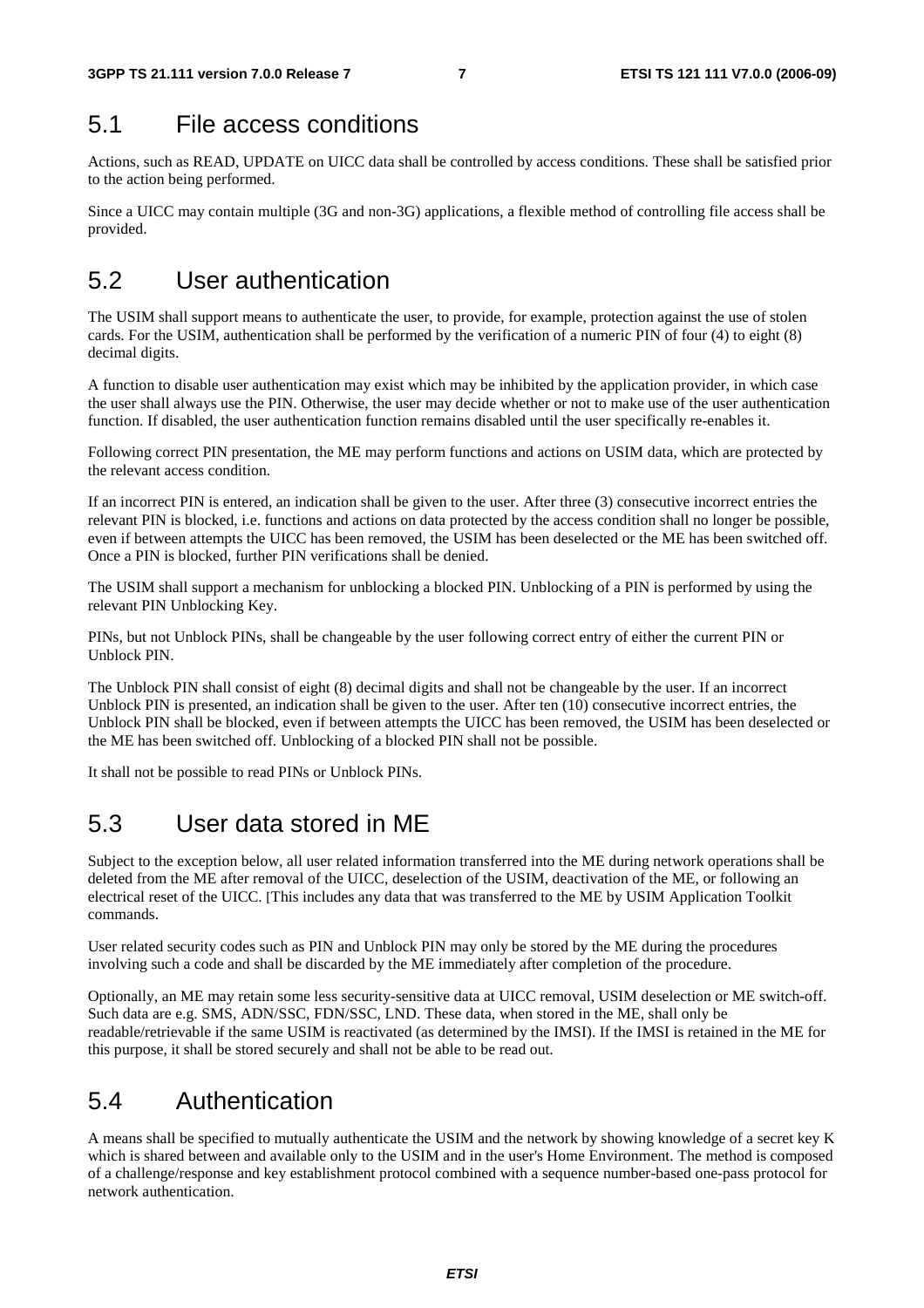# 5.5 Data integrity of signalling elements

Some signalling information elements are considered sensitive and must be integrity protected. An integrity function shall be applied on certain signalling information elements transmitted between the ME and the network.

The 3GPP Integrity Algorithm (UIA) is used with an Integrity Key (IK) to compute a message authentication code for a given message. The setting of IK is triggered by the authentication procedure. IK shall be stored on the USIM.

# 5.6 User identity confidentiality

A mechanism shall be specified to provide user identity confidentiality by means of a temporary identity.

# 5.7 Length of security parameters

In order to allow for enhancements of the security level in 3G, the following requirements shall be covered:

- all security-related parameters for 3G shall be accompanied by a length indicator;
- the USIM shall support variable-length security parameters.

If the USIM supports the GSM security mechanisms in addition to 3G security, fixed length security parameters according to TS 51.011 [8] shall be supported in addition.

# 6 Logical issues

#### 6.1 Application selection

In a multiapplication environment, a flexible application selection method is required. The application identifier defined in ETSI TS 101 220 [5] should be used for application selection. Direct application selection, including selection by partial DF name and the EF<sub>DIR</sub> concept of ISO/IEC 7816-4 [12] shall be followed. In particular, a mechanism for the ME and the UICC shall be specified in order to allow the user, when the ME is in idle mode, to select and activate one application amongst those which are available and supported by the ME (this will permit the user to choose, for instance, between 2 different USIM applications). At switch on, the last active USIM shall be automatically selected. The last active USIM shall be stored on the UICC. By default if there is no last active USIM defined in the UICC, the user shall be able to select the active USIM amongst those available on the UICC.

#### 6.2 Simultaneous access

A mechanism shall be specified for simultaneous access to several files or applications.

- 7 Service Requirements
- 7.1 Void

#### 7.2 Data transfer

A mechanism allowing highly secure transfer of applications and/or associated data to/from the UICC/USIM shall be specified in line with the requirements in 3G TS 22.101 [2]. This requires a secure transfer mechanism.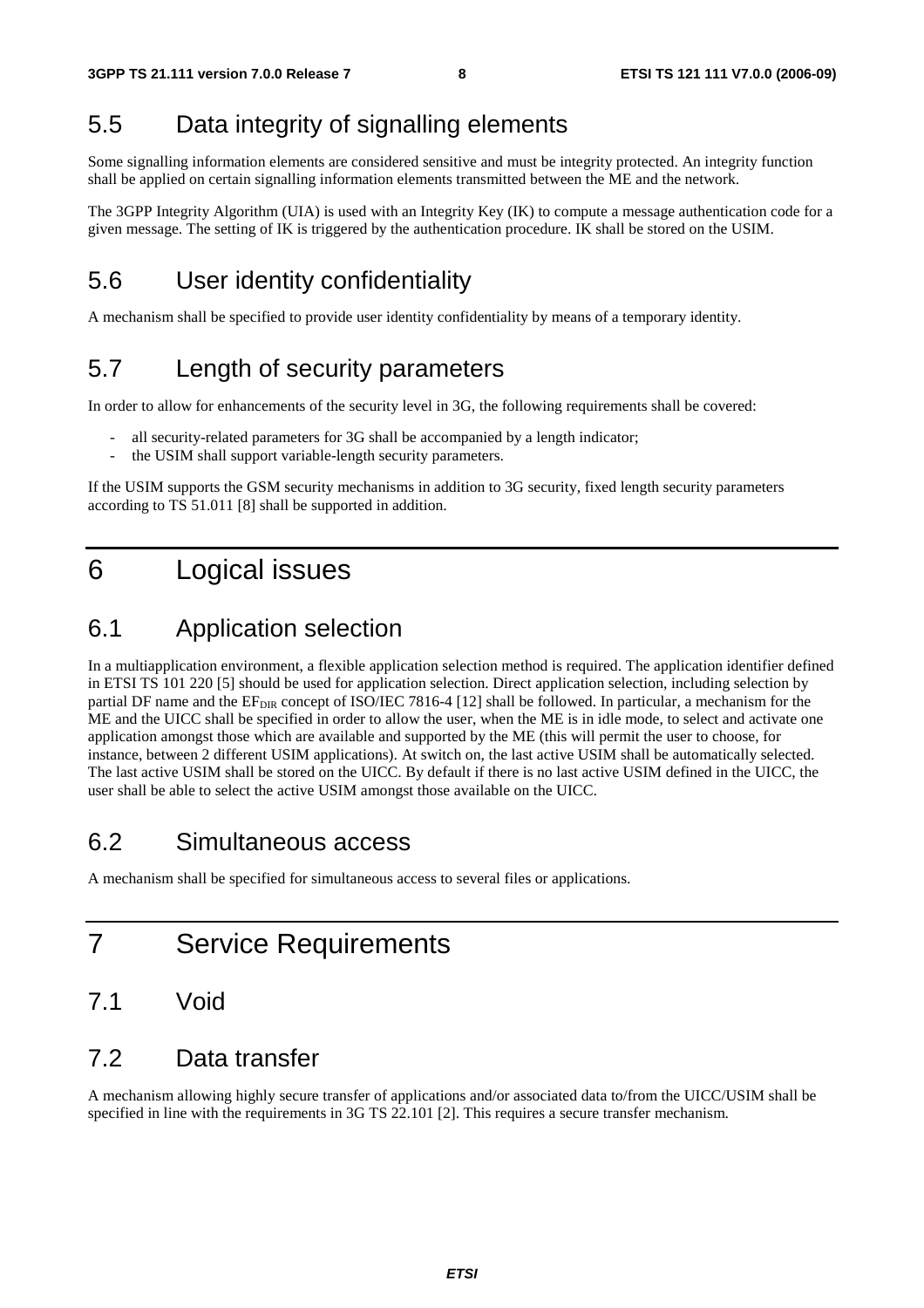### 7.3 Application execution environment

An application execution environment may exist on the UICC/USIM which includes functionality defined in 3G TS 31.111 [6].

### 7.4 Profile exchange

A mechanism for the ME, the USIM and the network to exchange service capabilities shall be specified. The following exchange of service capabilities may occur:

- ME services capabilities may be provided to the USIM/UICC;
- USIM/UICC services capabilities may be provided to the ME (and thus potentially to the network);
- network services capabilities may be provided to the USIM/UICC via the ME.

## 7.5 Version identification

A means for identification of the version of the USIM shall be provided.

8 Physical Characteristics

The physical characteristics shall be in accordance with the specifications in TS 31.101 [3].

- 8.1 Void
- 8.2 Void

# 9 Electrical characteristics and transmission protocols

Electronic signals and transmission protocols shall be in accordance with the specifications in TS 31.101.

The electrical specifications shall at least cover the 1.8V and 3V voltage ranges as specified in GSM 11.12 [9] and GSM 11.18 [10]. Lower voltages may be added in the future. 3G terminals shall not support 5V on the ME-UICC interface. Both ME and UICC shall support operational class indication as defined in ISO/IEC 7816-3 [11].

Both ME and UICC shall support at least two voltage classes.

Both UICC and ME shall support PPS as defined in ISO/IEC 7816-3 [11] with at least the values defined in GSM 11.11 [8].

The ME shall have the capabilities of initiating a warm reset as defined in ISO/IEC 7816-3 [11]. The UICC shall support warm reset as defined in ISO/IEC 7816-3 [11].

NOTE: The warm reset is used during a session when there is a need to restart the USIM due to internal modifications of data caused by user actions or network data downloading.

The UICC may indicate in the ATR to the warm reset that the specific mode is entered automatically, using the parameters that were used prior to the warm reset. In case of a cold reset, the UICC shall enter the negotiable mode.

In addition to the T=0 protocol which is mandatory for the UICC and the ME, the T=1 protocol shall be mandatory for the ME. It is optional for the UICC.

The speed enhancement as specified in GSM 11.11 [8] shall be supported by both the ME and the UICC.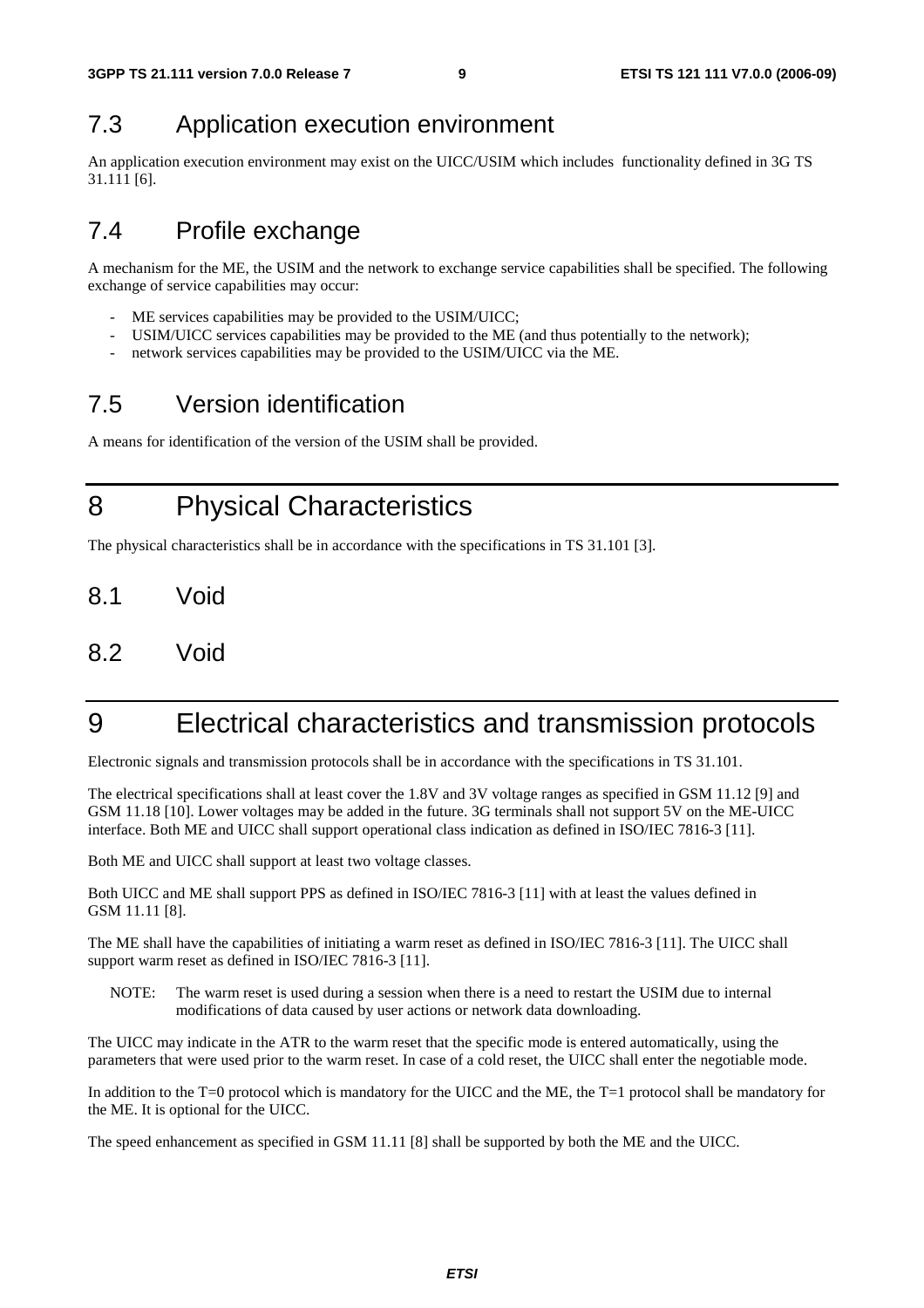#### 9.1 Void

### 10 Contents of the Elementary Files

#### 10.1 USIM information storage requirements

The USIM shall contain information elements for 3G network operations. The USIM may contain information elements related to the subscriber, 3G services and home environment or service provider related information.

The UICC shall provide storage capability for the following:

- UICC related information:
	- IC card identification: a number uniquely identifying the UICC and the card issuer;
	- Preferred language(s);
	- Directory of applications.
	- USIM related information:
		- Administrative information: indicates mode of operation of the USIM, e.g. normal, type approval;
		- USIM service table: indicates which optional services are provided by the USIM;
		- IMSI:
		- Language indication;
		- Location information:
		- Cipher key (Kc) and cipher key sequence number;
		- Access control class(es);
		- Forbidden PLMNs;
		- Ciphering Key for GPRS;
		- GPRS location information:
		- Cell Broadcast related information:
		- Emergency call codes;
		- Phone numbers (ADN, FDN, SDN);
		- Short messages and related parameters;
		- Capability and Configuration parameters;
		- Higher Priority PLMN search period;
		- list of carrier frequencies to be used for cell selection.
	- Information accessible to the USIM and other applications:
		- ADN.

In addition, the USIM shall manage and provide storage for the following information in accordance with the security requirements of clause 5:

- PIN:
- PIN enabled/disabled indicator;
- PIN error counter:
- Unblock PIN;
- Unblock PIN error counter;
- Data integrity keys;
- Subscriber authentication keys.

#### 10.2 Phone Book

A Phone Book entry consists of a record in an ADN file and, optionally, additional records which are placed in different EFs. In the latter case, a mechanism shall be defined to link all records in the same Phone Book entry. These features shall be supported by the ME while their support by the UICC is optional.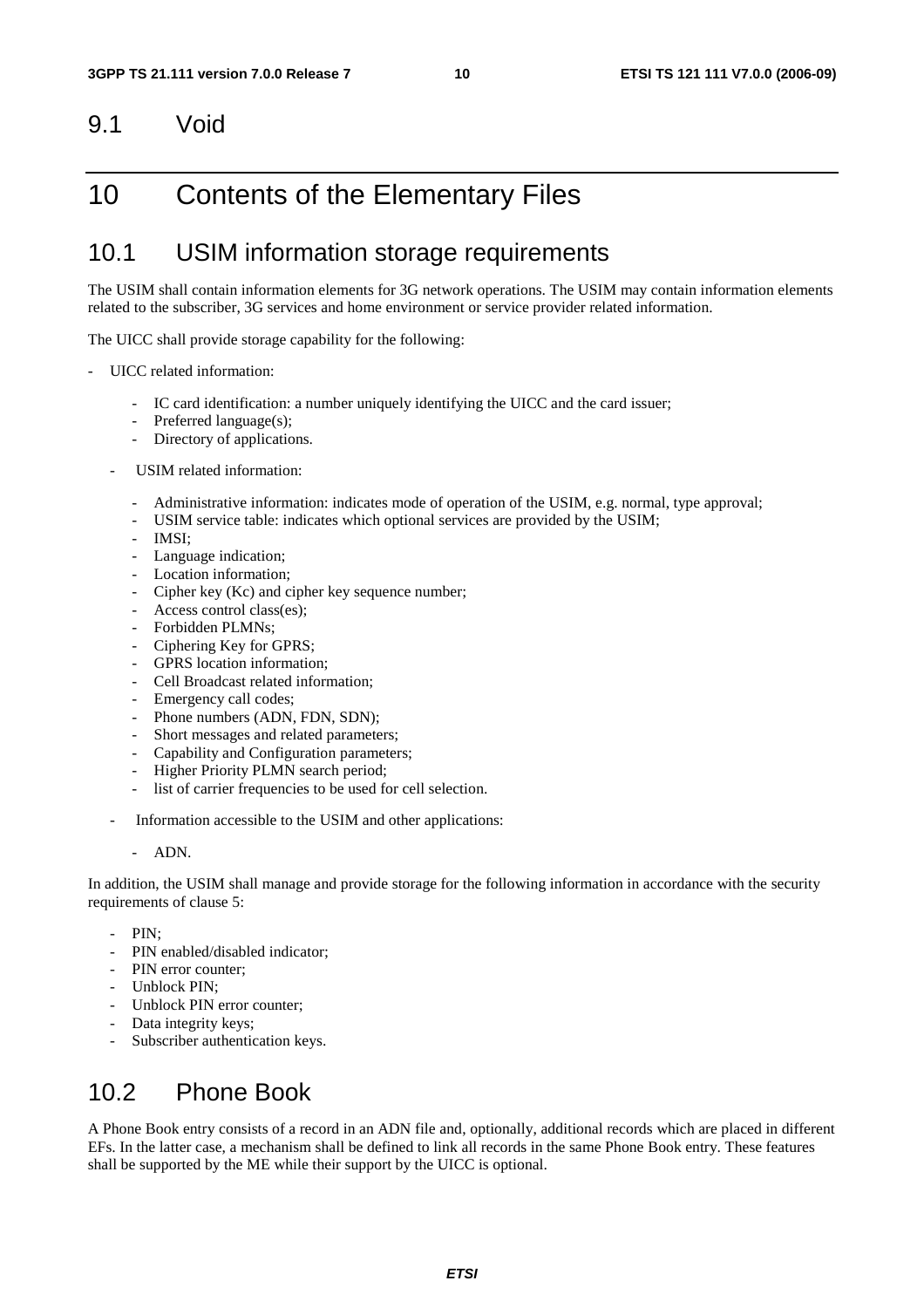#### 10.2.1 Support of two name fields per entry

The support of two name fields per entry shall be specified to allow, for example, for two different representations of the same name (for example, in Japanese characters and in Latin characters).

#### 10.2.2 Support of multiple phone numbers per entry

The support of multiple phone numbers per entry shall be specified, for example, office, home, fax, mobile or pager. In addition to that, information for identifying those attributes are needed.

#### 10.2.3 Support of email address

The support of email addresses linked to Phone Book entries shall be specified. In addition to that, information for identifying these addresses is needed.

#### 10.2.4 Support of user definable groupings

The specification shall support the grouping of Phone Book entries into groups defined by the user, for example, business and private.

#### 10.2.5 Support of hidden entries

The specification shall support means of marking Phone Book entries as "hidden".

#### 10.2.6 Number of entries

The specification shall support storage of at least 500 entries.

#### 10.2.7 Void

#### 10.3 Storage of call details

The specification shall support provision of storage for call detail information. The call detail information consists of the following attributes:

mobile terminated calls:

 calling party number, date and time, calling party's name and status of call (i.e. answered or missed), duration;

- mobile originated calls: called party number, date and time, called party's name and duration;
- accumulated duration of preceding calls, separately for mobile originated and mobile terminated calls.

Call detail attributes are optional. A value to mark them as "undefined" shall be available.

NOTE 1: The calling/called party's name may be available from the Phone Book.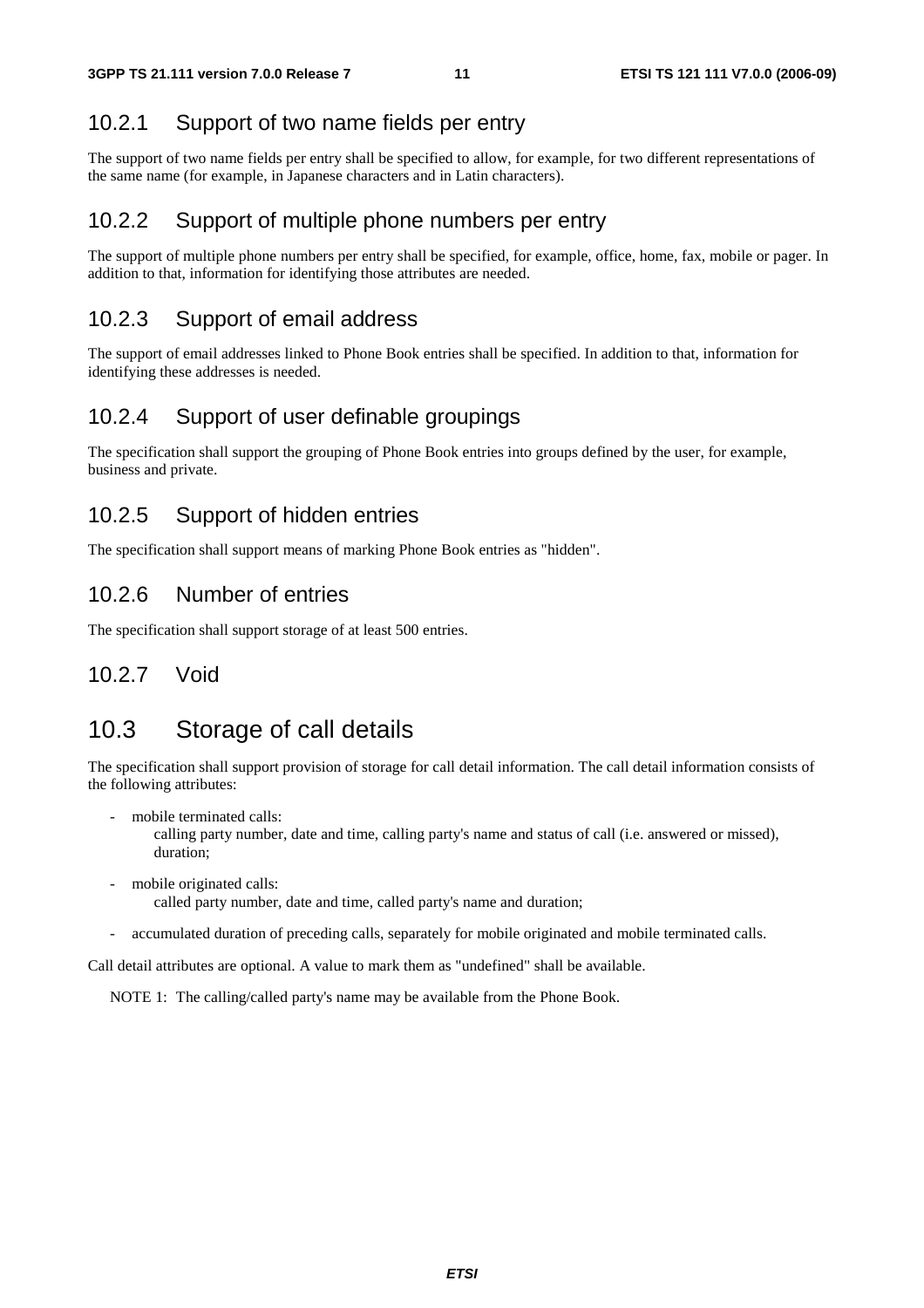# 11 3G/GSM interworking

#### 11.1 Void

#### 11.2 3G subscribers in a GSM network

3G 22.101 [2] requires that UMTS shall provide some mechanisms which permit UMTS subscribers to roam easily onto pre-UMTS systems and access the services.

Thus, the specification shall allow the UICC to be used with a dual mode (GSM/ 3G) ME and a GSM ME for the provision of GSM service.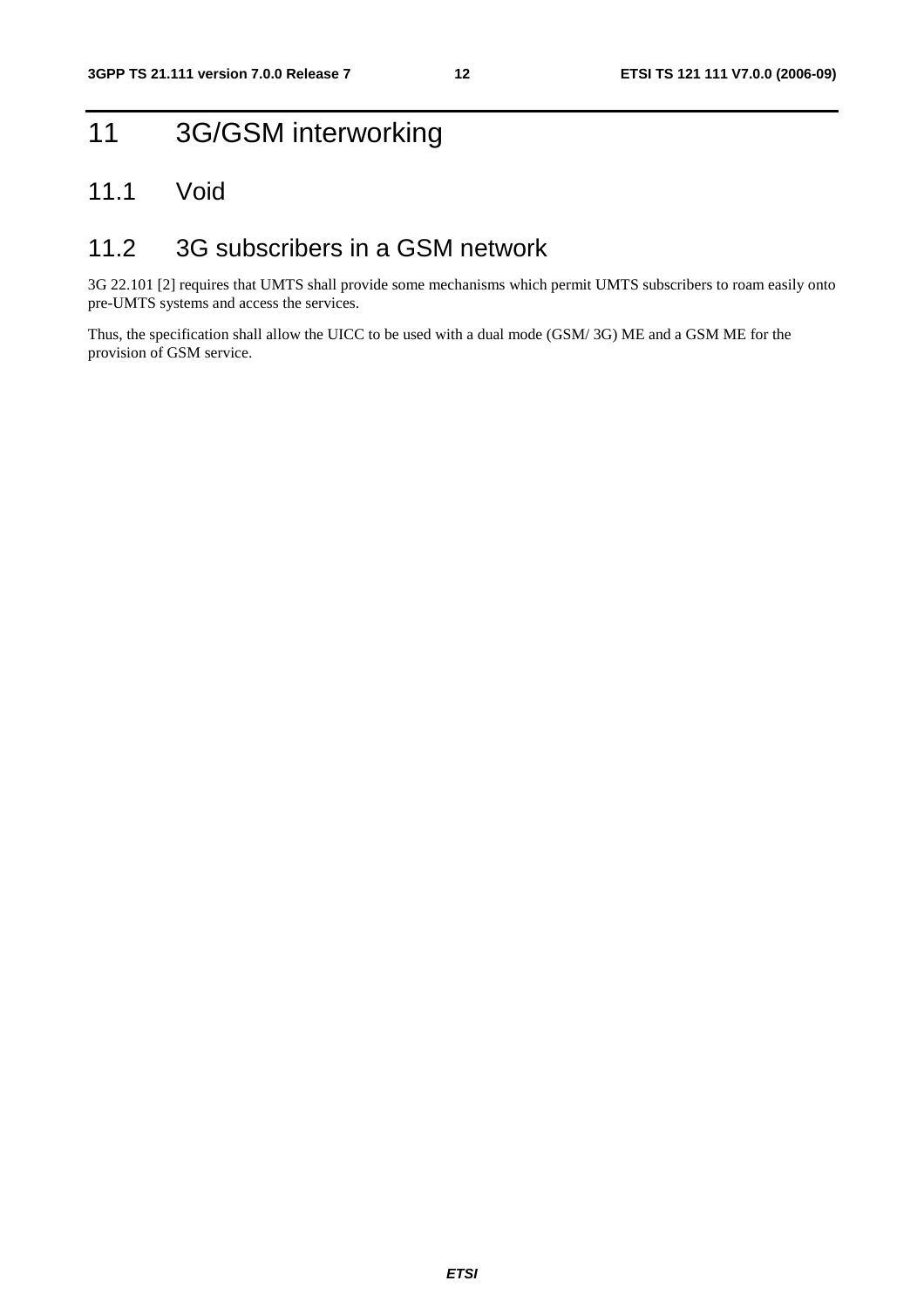# Annex A (informative): Change history

The table below indicates all change requests that have been incorporated into the present document since it was initially approved by 3GPP TSG-T.

| <b>Change history</b> |              |                 |           |     |     |                                                                                                                                                                               |       |            |
|-----------------------|--------------|-----------------|-----------|-----|-----|-------------------------------------------------------------------------------------------------------------------------------------------------------------------------------|-------|------------|
| Date                  | TSG#         | <b>TSG Doc.</b> | <b>CR</b> | Rev | Cat | Subject/Comment                                                                                                                                                               | Old   | <b>New</b> |
| 1999-06               | TP-03        | TP-99085        |           |     |     | Draft specification first approved at TSG-T #3                                                                                                                                | 2.0.0 | 3.0.0      |
| 1999-12               | TP-06        | TP-99255        | 001       |     | D   | References to new specifications and editorial changes                                                                                                                        | 3.0.0 | 3.0.1      |
| 2000-04               | TP-07        | TP-000017       | 002       |     | F   | Location of the UIA (3GPP integrity algorithm) aligned<br>with 33.102                                                                                                         | 3.0.1 | 3.1.0      |
| 2000-07               | TP-08        | TP-000097       | 003       |     | F   | Clarification of USIM application selection                                                                                                                                   | 3.1.0 | 3.2.0      |
|                       |              | TP-000097       | 004       |     | F   | Alignment with 33.102: removal of Enhanced User<br>Identity Confidentiality (EUIC) from R99                                                                                   |       |            |
| 2000-10               | TP-09        | TP-000150       | 005       |     | F   | Partial AID selection requirements                                                                                                                                            | 3.2.0 | 3.3.0      |
| 2001-03               | <b>TP-11</b> |                 |           |     |     | Issued as version 4.0.0 in order to create a complete set<br>of specifications for release 4. The contents of version<br>4.0.0 are identical to the contents of version 3.3.0 | 3.3.0 | 4.0.0      |
| 2002-06               | TP-16        |                 | ۰         |     |     | Issued as version 5.0.0 in order to create a complete set<br>of specifications for release 5. The contents of version<br>5.0.0 are identical to the contents of version 4.0.0 | 4.0.0 | 5.0.0      |
| 2002-09               | <b>TP-17</b> | TP-020208       | 009       |     | A   | Clarification on the use of the USIM and the SIM                                                                                                                              | 5.0.0 | 5.1.0      |
| 2004-03               | TP-23        | TP-040023       | 010       |     | C   | Update with respect to the third form factor and removal<br>of an unused reference                                                                                            | 5.1.0 | 6.0.0      |
| 2004-06               | <b>TP-24</b> | TP-040100       | 011       |     | D   | Release 6 alignment                                                                                                                                                           | 6.0.0 | 6.1.0      |
| 2005-06               | CT-28        | CP-050136       | 015       |     | A   | ISO/IEC 7816-Series Revision                                                                                                                                                  | 6.1.0 | 6.2.0      |
| 2006-05               | CT-32        | CP-060349       | 0017      |     | F   | Review of TS 21.111, USIM and IC Card Requirements                                                                                                                            | 6.2.0 | 6.3.0      |
| 2006-09               | CT-33        | action item     |           |     |     | MCC to raise spec to Rel-7                                                                                                                                                    | 6.3.0 | 7.0.0      |